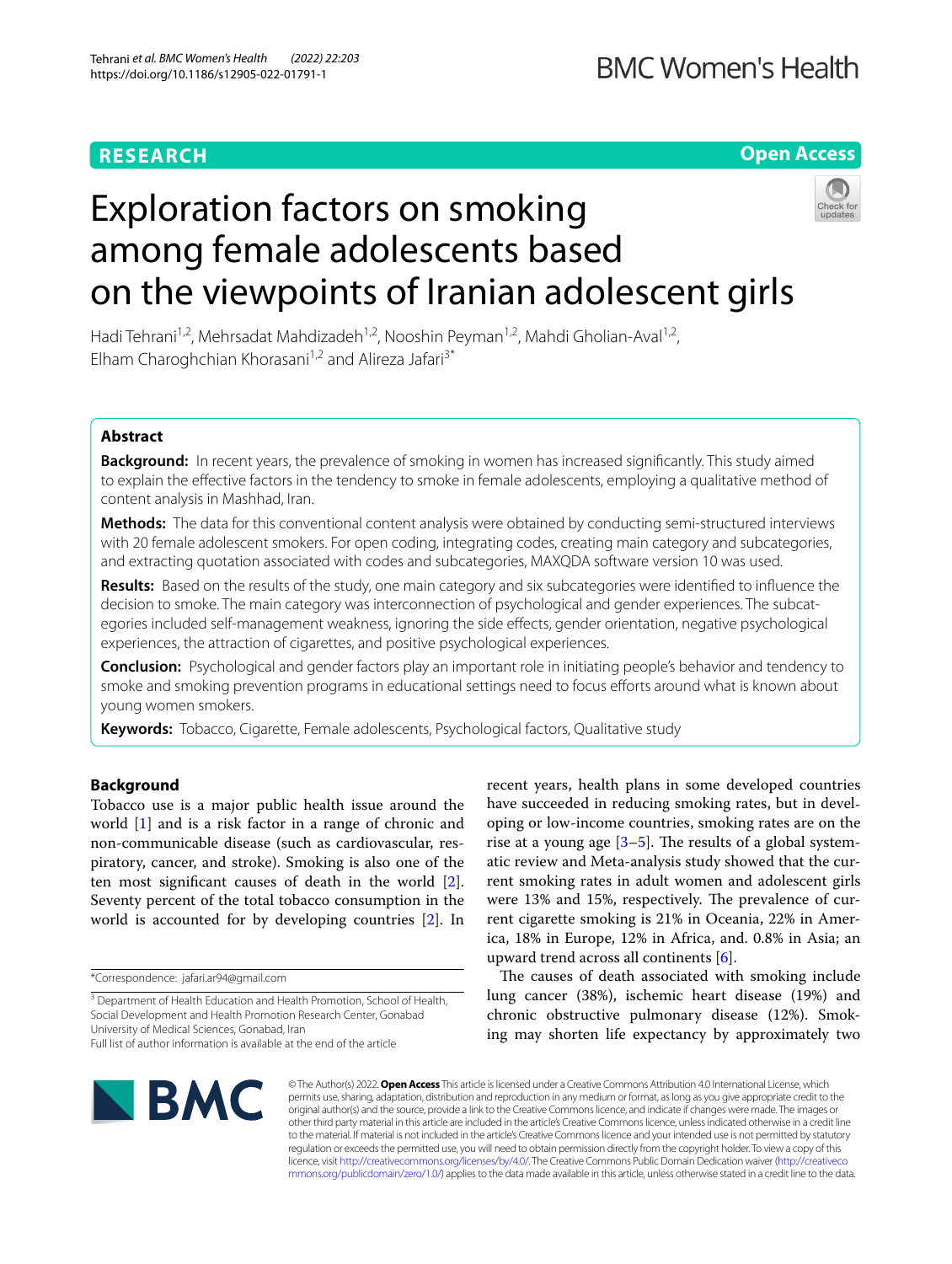or three years for men and one year for women [\[1](#page-6-0)]. The results of a meta-analysis study of Iranian women showed that the prevalence of smoking was 0.7% to 25% [[7\]](#page-6-5). Smoking among women is increasing and the rate of smoking among women is increasing faster than smoking among men [[8\]](#page-6-6). Also, the use of hookah (pipe) has become fashionable among women in the Middle East, and this has also led to an increase in tobacco use [\[9](#page-6-7), [10\]](#page-6-8).

There are many reasons why teenagers smoke. The results of a recent study in Iran showed that from the perspective of teachers, parents, and students, the signifcant factors in smoking in adolescents were a feeling of importance in the adolescents who smoked and attracting the attention of others  $[11]$  $[11]$ . The results of a qualitative study on Iranian adolescents showed that the availability and cheap price of cigarettes was one of the most important factors in adolescents' tendency to smoke  $[12]$ . The results of a study on Korean adolescents showed that adolescents' tendency to take risks is one of the reasons for their tendency to smoke [[13](#page-6-11)].

Most studies on smoking are related to its prevalence and fewer studies have been conducted on smoking behavior in female adolescents in Iran [[14–](#page-6-12)[16\]](#page-6-13). Lack knowledge in this field makes it difficult to design and implement efective prevention programs [[17\]](#page-6-14). In Iran, because of the traditional cultural style that has already existed, some behaviors by women are not acceptable and there is no good social view of it. But in recent years, due to the cultural changes that have occurred due to the increase in global communication, some behaviors that were unsuitable before have changed and doing these behaviors are becoming normal social behaviors.

Smoking among Iranian women has been a taboo but this has decreased in recent years and Iranian women have become more inclined to smoke[[18\]](#page-7-0). Most research has been done quantitatively and the prevalence has been investigated and the reasons for the tendency of women and girls, especially adolescent girls, have been less studied. To discover these reasons, the best research method is to conduct a qualitative research. This study hopes to extract points about the determinants of the onset and continuation of smoking in girls so that the fndings can be used to redesign smoking prevention strategies to reduce smoking, particularly in girls. This study was conducted to exploration factors on smoking among female adolescents based on a qualitative method of content analysis. It took place in Mashhad, Iran.

# **Methods**

This study was conducted using qualitative conventional content analysis method to explain the process of starting smoking in adolescent girls (the age group was 13 to 19) in Mashhad, Iran. To collect information, we referred to parks, tobacco consumption places, coffee shops. Also, some participants entered the study through the snowball method. Also, some participants entered the study through the snowball method. Purposeful sampling was carried out and continued until the data was saturated. In qualitative research, the estimated sample size depends on many factors. Based on the results of a study, it is important to evaluate the sample size to achieve data saturation. Researchers should consider a number of factors, such as the quality of the data received, the scope and nature of the study, and the useful information obtained from each respondent [\[19–](#page-7-1)[22\]](#page-7-2).

Data analysis of 17 interviews revealed that the data was saturated in that no new codes emerged and themes were repeated. Three more interviews were subsequently conducted to ensure data saturation had been achieved. Twenty interviews were conducted in total. The text of the interviews were listened to several times to achieve a comprehensive understanding of participants' experiences. Inclusion criteria included at least one year of smoking, participant age of less than 20 years, informed consent by each participant (though a written consent form), Iranian citizenship, and being a resident of Mashhad. Adolescents who had difficulty sharing their experiences were excluded from the study.

In this study, data were collected through semi-structured interviews. Basic questions/guidance included "When did you start smoking?", "Tell the story of the frst time you smoked", "What factors had the most impact on your tendency to smoke?". At the end of each interview, the participants were thanked, and asked if they had any other comments to make. The contact information of the researcher was provided to the participants. The duration of each interview was between 30 and 70 min and place of the interviews were parks and coffee shops.

In this study, the data was analyzed by conventional content analysis based on the fve steps of Graneheim and Lundman[\[23\]](#page-7-3). In the frst step, the text of the recorded interview was transcribed and used as the main data for the research. In the second step, the audio tape was listened to several times, and the handwritten text was checked against this. At this stage, in order to understand the data, the researchers repeatedly familiarize themselves with the content. Then handwritten texts were divided into units of meaning. In the third step, the semantic units were coded. In other words, in this step, the participants' experiences were determined in the form of overt and covert concepts in the form of sentences or paragraphs and initial codes, then coding and abstraction were performed. In the fourth step, based on the continuous comparison of similarities, diferences, and proportions, the codes that referred to a single topic were placed in a category. Then the sub-categories were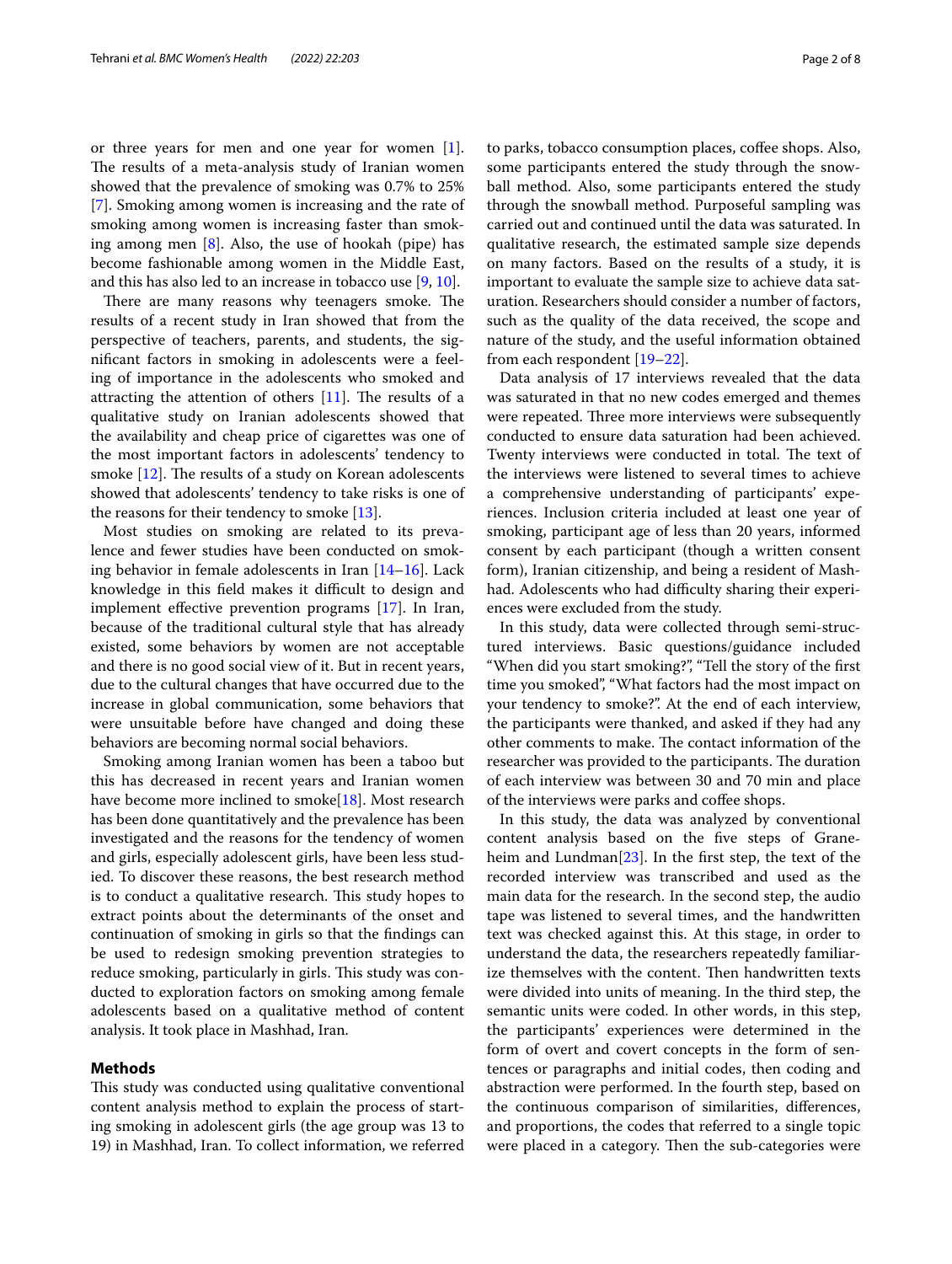categorized and the main categories determined. Ambiguities were addressed by the participants in subsequent interviews. In the last step, interpretive analysis, the central concept of each class was identifed and the main abstract concepts extracted. The concepts were reviewed based on the explanation and interpretation of all the data. Once there was duplication of codes and a lack of new categories emerging, no further interviews were conducted. For open coding, integrating codes, creating subcategories, and extracting quotations associated with codes and subcategories, MAXQDA software version 10 was used.

Dependability, credibility, transferability, and confrmability used to ensure the trustworthiness of the study[[24\]](#page-7-4). To ensure credibility, the researchers spent a lot of time conducting the interviews and analyzing the data. Also, the collected data were implemented and coded immediately after each interview. For transferability, the researchers provided a detailed description of the participants and the overall analysis. Confrmability and transferability were maintained by returning the codes extracted from the interviews to the participants and receiving their views $[24]$  $[24]$ . In addition, the research team discussed on the fndings at various stages of the analysis.

# **Results**

The results of this study were obtained through semistructured interviews with twenty female adolescent smokers. In this study, the mean (standard deviation) of the participants was 16.30 ( $\pm$  2.70). Based on the results of demographic characteristic,  $10\%$  (n = 2) had 2 brothers, 20% (n=4) had one brother, 5% (n=1) had two sisters,  $10\%$  (n=10) had one sister,  $5\%$  (n=1) had three sisters, and 35% ( $n=7$ ) were single children. Based on the results obtained in response to the overall research question of explaining the efective factors in the tendency of female adolescents to smoke, one category and six subcategories were extracted. More complete results can be seen in Table [1](#page-3-0).

# **Main category: interconnection of psychological and gender experiences**

# *First sub‑category: Self‑management weakness*

In this sub-category, participants stated that factors such as the importance of the present moment, weakness in foresight, having cigarettes with them, a lack of power to "Say No" to peers, and a particular network of friendships, appeared to increase the tendency to smoke.

*… If I had a close friend who told me not to smoke anymore, I would not smoke or quit. But because all my friends smoke, I do too (Interview 12, age 19). … I always carry a pack of cigarettes in my bag for* 

*consumption (Interview 9, age 18). … one of my friends who we have been friends with for 5 or 6 years, I knew in my school that he smokes, he gave me a cigarette butt and I tried (Interview 10, age 17).*

# *Second sub‑category: Ignoring the side efects*

In this sub-category, participants stated that ignoring the negative impact of smoking on their health and accepting the side efects of smoking, are efective factors in the tendency of female adolescents to smoke.

*… I get together with my friends and smoke, I tell myself … a thousand people are smoking and my grandfather is smoking and is 80 years old and living a healthy life (Interview 4, age 16). … So for me the impact that smoking has on my health, it does not matter (Interview 14, age 18).*

… Everyone who smokes knows about its side efects. I know, and it is written on every pack of cigarettes that smoking causes lung cancer (Interview 7, age 16).

# *Third sub‑category: gender orientation*

In this sub-category, participants stated that factors such as discovering their feminine identity, restrictions on women/girls in society, challenging these and belief in gender equality are all factors in the tendency to smoke.

*… Men smoke very easily in society. But if a woman wants to smoke, she should smoke somewhere so that others do not see her. If smoking is not good, there is no diference between men and women. So if I want to smoke somewhere, I go and stand next to a man who smokes and I smoke because I am no diferent from him (Interview 7, age 16).*

*… Sometimes I smoked because it didn't matter what other people thought of me, and I wanted to at least prove to myself that and others are not allowed to decide for me (Interview 12, age 19).*

## *Fourth sub‑category: negative psychological experiences*

In this sub-category, participants stated that factors such as smoking dependence, lack of daily calm, anxiety, feeling empty, dissatisfaction with life, frustration, stress, feelings of depression, feelings of loneliness, unpleasant events, experience of punishment by parents at an early age, sexual abuse, previous experience of smoking and emotional failure are efective in their tendency to smoke.

*… When I frst started smoking, I was not in a good mood and I was depressed, and this encouraged me to smoke (Interview 17, age 18).*

*… When I'm nervous, I just think about smoking.*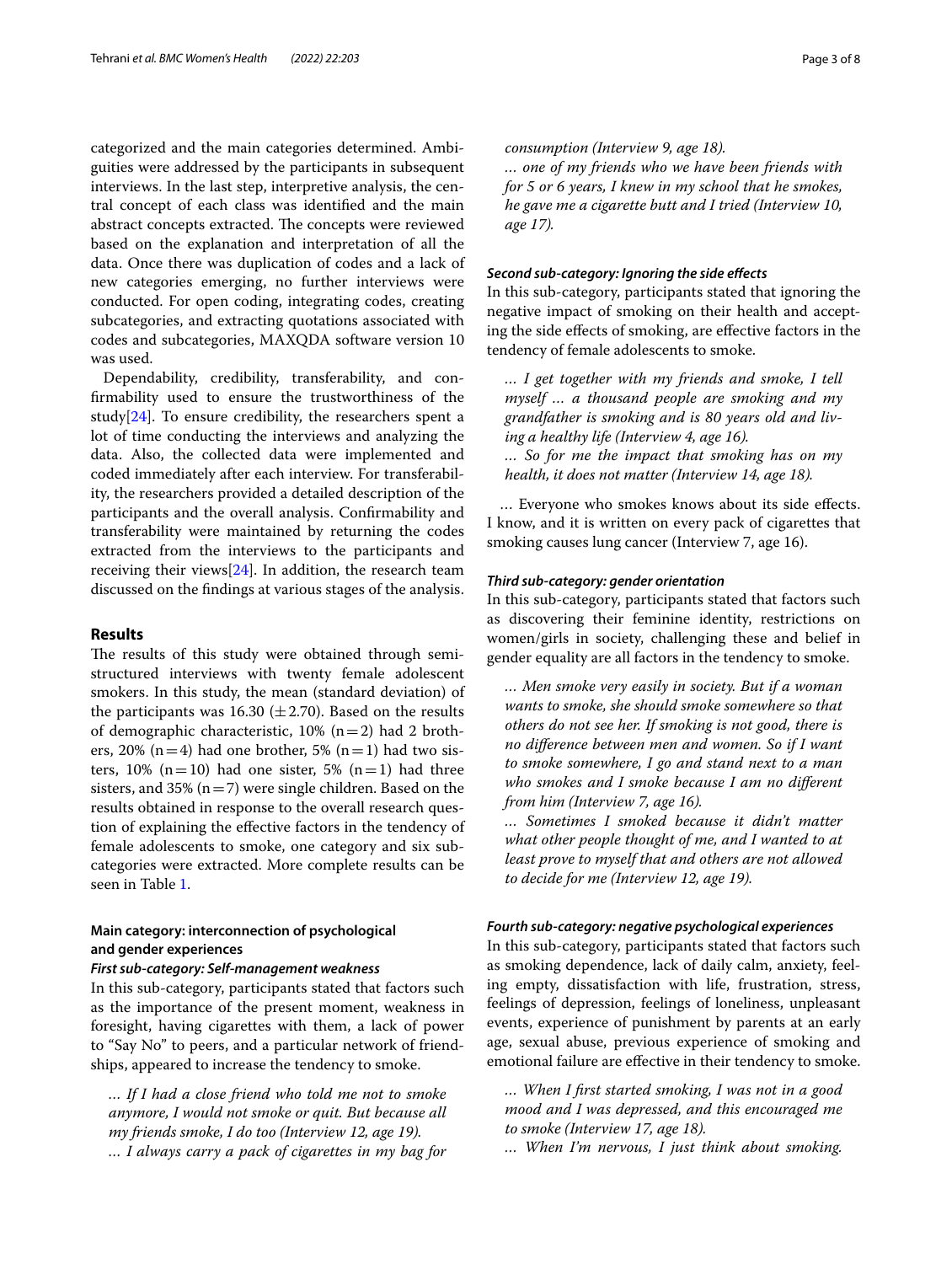<span id="page-3-0"></span>**Table 1** The view of adolescent female smokers about personality factors influencing their tendency to smoke

| <b>Maine category</b>                                   | Sub-category                       | Open codes                                        |
|---------------------------------------------------------|------------------------------------|---------------------------------------------------|
| Interconnection of Psychological and Gender experiences | Self-management weakness           | Lack of power to say no                           |
|                                                         |                                    | The most important of the present time            |
|                                                         |                                    | Poor network of friendships                       |
|                                                         |                                    | Carrying a cigarette in bag                       |
|                                                         | Ignoring the side effects          | Ignoring the negative impact of smoking on health |
|                                                         |                                    | Ignoring the harms due to pleasure                |
|                                                         |                                    | Acceptance of smoking side effects                |
|                                                         |                                    | Ignoring the consequences                         |
|                                                         | Gender orientation                 | The search for female identity                    |
|                                                         |                                    | Prove your sense of independence to others        |
|                                                         |                                    | Feminine restrictions                             |
|                                                         |                                    | Belief in gender equality                         |
|                                                         |                                    | Repression of girls in society                    |
|                                                         |                                    | Not accepting your gender                         |
|                                                         |                                    | Tendency to the male gender                       |
|                                                         | Negative psychological experiences | Anxiety problem                                   |
|                                                         |                                    | Feeling empty                                     |
|                                                         |                                    | Dissatisfaction with life                         |
|                                                         |                                    | To be disappointed                                |
|                                                         |                                    | <b>Stress</b>                                     |
|                                                         |                                    | Feeling depressed                                 |
|                                                         |                                    | Feelings of loneliness                            |
|                                                         |                                    | Forced to marry at a young age                    |
|                                                         |                                    | Beating experience                                |
|                                                         |                                    | Sexual abuse                                      |
|                                                         |                                    | Tobacco / hookah experience                       |
|                                                         |                                    | Cigarette dependence                              |
|                                                         |                                    | There was no daily calm                           |
|                                                         |                                    | Facing smoking in the family                      |
|                                                         |                                    | Emotional failure                                 |
|                                                         | Positive psychological experiences | Feelings of pleasure                              |
|                                                         |                                    | Sense of curiosity                                |
|                                                         |                                    | Experience the search for peace                   |
|                                                         |                                    | The pleasure of experiencing different things     |
|                                                         |                                    | Excitement                                        |
|                                                         |                                    | Enjoy the experience of smoking other tobacco     |
|                                                         |                                    | Distract                                          |
|                                                         |                                    | Getting amused                                    |
|                                                         |                                    | Psychological evacuation                          |
|                                                         | Attraction of cigarette            | Easy cigarette smoking                            |
|                                                         |                                    | The taste of cigarettes                           |
|                                                         |                                    | The pleasure of smelling cigarettes               |
|                                                         |                                    | Flavored cigarettes                               |
|                                                         |                                    | Colored cigarettes                                |
|                                                         |                                    | Loving the style of smoking                       |
|                                                         |                                    |                                                   |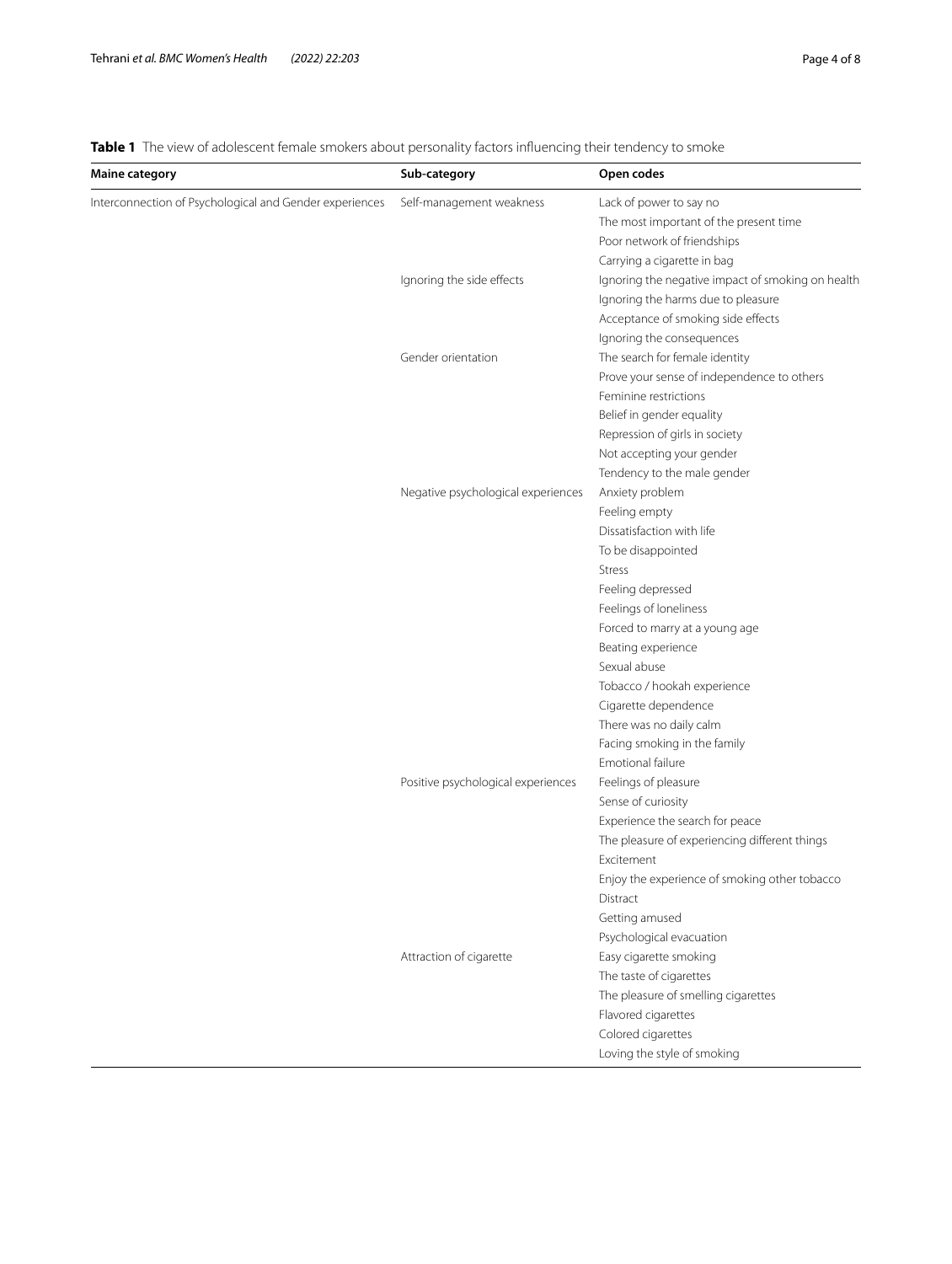*I tried diferent ways to reduce my discomfort, but*  I did not succeed. That means I smoke a lot more *than usual when I'm nervous (Interview 16, age 15). … When I started smoking a lot, my … relationship ended after 4 years and I was under a lot of stress, and at that time my smoking was very high (Interview 13, age 16).*

*… I had a friend commit suicide about a year ago and I was very upset, so I smoked a lot at that time (Interview 10, age 17).*

#### *Fifth sub‑category: positive psychological experiences*

In this sub-category, participants stated that factors such as feelings of pleasure, curiosity, searching for relaxation, the pleasure of experiencing diferent things, excitement and mental discharge, are efective in their tendency to smoke.

*… Every time I smoke and ask smokers why they smoke, they say it is soothing. For example, half of my friends say the same thing and say that smoking helps to calm down (Interview 16, age 15).*

*… When I'm not feeling well and I'm nervous, I prefer to calm myself down with a cigarette (Interview 11, age 15).*

*… Te frst time I smoked was out of curiosity, and then I liked smoking and continued to use it (Interview 12, age 19).*

*…. I was thinking about how I could be happy and experience something new that feels good. I always thought I needed a lot more fun and relaxation in my life and the most accessible thing was this cigarette for me (Interview 14, age 18).*

# *Sixth sub‑category: attraction of cigarettes*

The attractiveness of cigarettes is related to their appearance and intrinsic features. In this sub-category, participants stated that factors such as easy cigarette consumption, the good taste of cigarettes, the pleasure of the smell of cigarettes, favored cigarettes, colored cigarettes, and the 'style' suggested by smoking are efective in the tendency of adolescent girls to smoke.

*… Most women smoke these favored cigarettes. Because other cigarettes are bitter, but these favored cigarettes are not bitter and are in line with women's tastes (Interview 8, age 15).*

*… I saw in the society that smokers consume cigarettes in a beautiful style. Well, I found these to be very attractive and beautiful, and this made me gradually start smoking (Interview 9, age 18). … I like that style of smoking, when I hold a cigarette in my hand I like its style (Interview 6, age 15).*

# **Discussion**

This study aimed to explain the factors influencing the tendency to smoke in female adolescents based on a qualitative method of content analysis. Based on the results, six sub-categories of self-management weakness, inattention to complications, gender orientation, negative psychological experiences, the attraction of cigarettes, and positive psychological experiences were identifed as the most important factors infuencing adolescent girls' tendency to smoke.

## **Self-management weakness**

A common factor in adolescents' tendency to smoke was their self-management weakness. Most of the participants stated that they could not say no to the suggestion of friends to smoke. Some participants always carried a pack of cigarettes in their bags. Some people also stated that they had a weak network of friends and that loneliness was a factor in their tendency to smoke. Adolescent girls who feel self-managed and control their performance are reluctant to smoke because they are able to resist the temptation to smoke.

According to the results, most adolescents start smoking under the infuence of their peers, and adolescents with self-management ability are more resistant to the temptations suggested by friends, and the likelihood of smoking is reduced [[25\]](#page-7-5). Holding educational programs in schools can signifcantly increase adolescents' skills in "Saying No" and protect them from the temptations of smoking  $[26, 27]$  $[26, 27]$  $[26, 27]$ . The results of other studies have shown that self-management and smoking are related, and self-management skills are effective in reducing smoking [\[28](#page-7-8)]. Self-management skills are one of the factors that lead a person to adopt a set of strategies to do or not to do behaviors. In addition, improving self-management skills is related to reducing tobacco use [\[29](#page-7-9)]. It seems that parents can play an important role in increasing adolescent self-management skills and in teaching their children to prepare to cope with peer pressure.

# **Ignoring the side efects**

In this study, most of the participants were aware of the side efects of smoking, but this knowledge did not prevent them from smoking. The results of a 2014 study showed that most smokers had little knowledge about most of the ingredients of tobacco [[30](#page-7-10)]. Some people do not consider themselves to be smokers and this makes them think that smoking will not be dangerous for them [[31\]](#page-7-11). Contrary to other study results, it seems that here, other factors, such as cigarette attractiveness, peer pressure, gaining pleasure, reducing stress and so on, play a more important role in smoking among adolescents who ignore the dangers of smoking.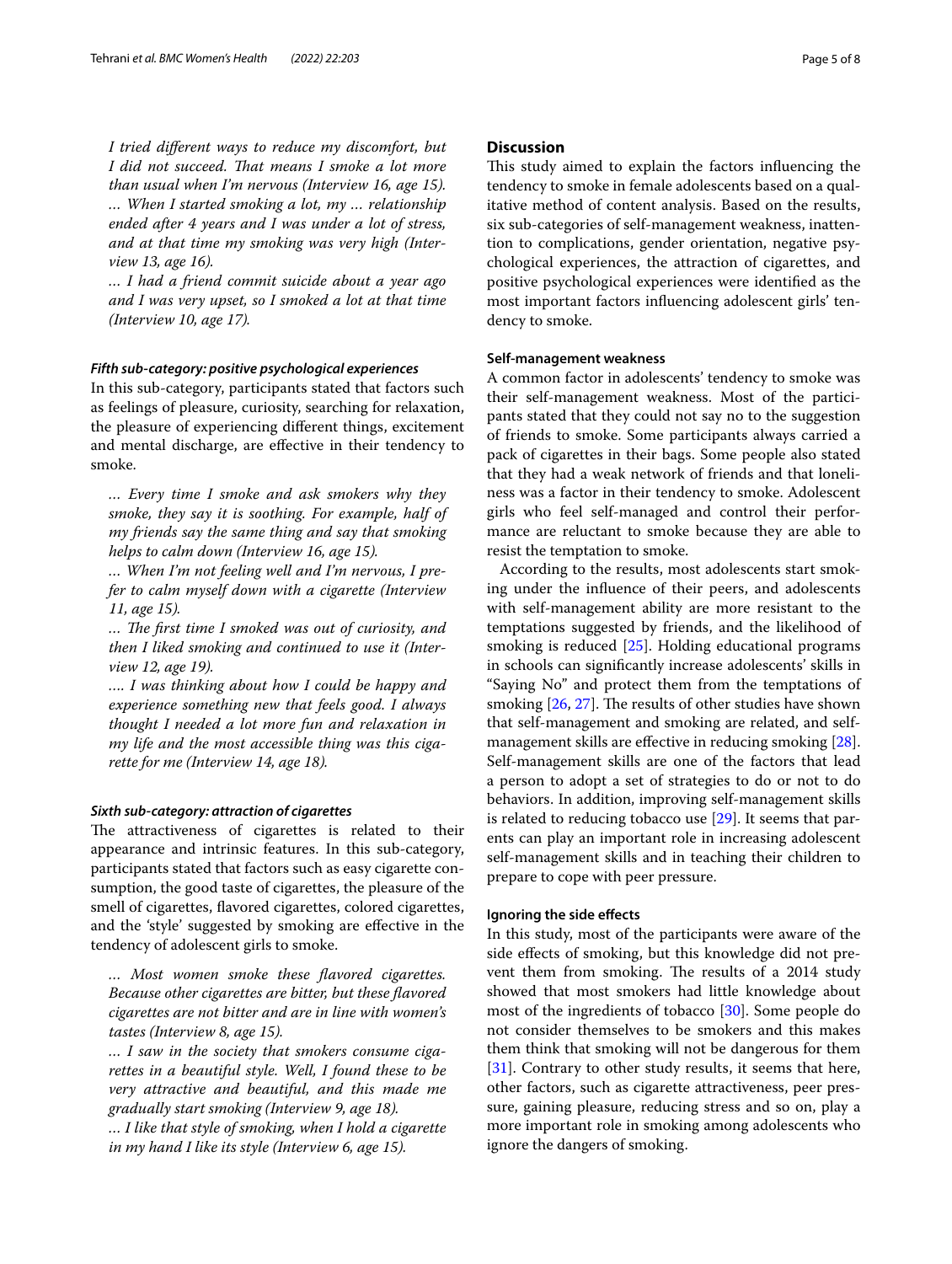Also, smokers may ignore the long-term potential consequences of smoking (such as addiction and lung cancer) in favor of the immediate pleasure they experience  $[32]$  $[32]$ . The results of a 2017 study showed that although smokers were aware of the side efects of smoking, they did not take these risks seriously and continued to smoke [ $33$ ]. The negligence of the participants in this study may be due to two reasons. The first reason is that they may not have enough information about smoking and its side effects. The second reason for their inattention can be due to the immediate enjoyment of smoking, which has led them to deny the side efects and consequences of smoking.

# **Gender orientation**

Based on the results of this study, most participants believed in gender equality and believed that they, like men, should be able smoke freely. Some participants described smoking as a form of protest against gender inequality in society. Some people stated that the reasons for smoking were to prove their sense of independence and decision-making powers. The results of a 2016 qualitative study among Iranian women showed that social disobedience, self-expression, sense of independence, and symbols of gender equality were efective reasons for their tendency to smoke [\[34](#page-7-14)]. It seems that part of the tendency of Iranian girls to smoke was due to restrictions imposed on women in Iran. In Iranian culture, smoking is not regarded as a socially acceptable behavior, and there is a negative attitude and social stigma towards it. It was traditionally taboo in Iran and the number of female smokers was low. But now this culture has changed and female adolescents tend to smoke to demonstrate their freedom in decision-making and their belief in gender equality. They also believe that it is normal behavior for women to smoke like men.

# **Negative psychological experiences**

Most of the people in the study said that because of the conditions and problems in their lives, they use cigarettes as a painkiller for peace of mind and relaxation. Their problems included anger, stress, emotional problems, unpleasant experiences, feelings of emptiness, and so on.

The results of a similar study showed that adolescents often use smoking to relax, and relieve pain and discomfort  $[11]$  $[11]$ . The results of a study of Korean adolescents showed it was use to relieve stress  $[13]$ . The results of a study of adolescents in Greece showed that emotional and behavioral problems are a signifcant factor in adolescent smoking [\[35](#page-7-15)]. Adolescents seem to use smoking to solve their problems and discomforts and their other problem-solving skills appear to be impaired. Therefore, it is necessary to help young people develop personal skills to resist the acceptance of cigarettes.

#### **Attraction of cigarettes**

One of the reasons for the propensity of female adolescents to smoke is the attractiveness of smoking. Study participants stated that smoking cigarettes is easier than using other tobacco products. They also said that smoking has a 'beautiful' style that makes them feel more attractive. In addition, the aesthetic aspects of cigarettes (such as their color and design) and the production of cigarettes according to people's diferent tastes (favored cigarettes, cigarette smell, etc.) are factors in their smoking propensity.

The results of a qualitative study on Finnish adolescents' perceptions of cigarette packaging showed that simple cigarette packaging was less attractive to them. In addition, due to the simplicity of cigarette packs, health warnings have a more powerful efect in attracting the attention of young people. Simple cigarette packaging can be a powerful tool to reduce the number of youth smokers [[36\]](#page-7-16). Attractive packaging with pleasing colors and designs increases people's tendency to smoke [[11\]](#page-6-9).

# **Positive psychological experiences**

In addition to the negative experiences that were efective factors in the tendency to smoke, in the present study, positive psychological experiences were also efective factors in the tendency to smoke. Most of the people in this study stated that they tended to smoke for pleasure, the pleasure of experiencing, having fun, curiosity, and reducing mental exhaustion.

A study by Chezhian et al. showed that environmental factors (62%), recreation (50%), and stress (48%) were among the main reasons reported by participants for starting to smoke [[37\]](#page-7-17). A qualitative study on Iranian women showed that curiosity, personal interest and desire, and improved mood were efective in their tendency to smoke  $[34]$  $[34]$ . The pleasure of smoking is one of the reasons why smokers are reluctant to reduce or quit smoking and a factor in their failure to quit [[38\]](#page-7-18).

## **Strengths and limitations**

Certain limitations of this study may inhibit our ability to generalize from our fndings. Our fndings may not apply to all adolescent girls or girls outside of Iran. Another of the limitations of this study was that it did not assess respondents' prior knowledge of the risks of smoking. Finally, this study was based on a sample female adolescents so no comparison can be made with male adolescents. It is suggested that in future studies, the reasons for smoking in adolescent girls are also explained from the perspective of parents, teachers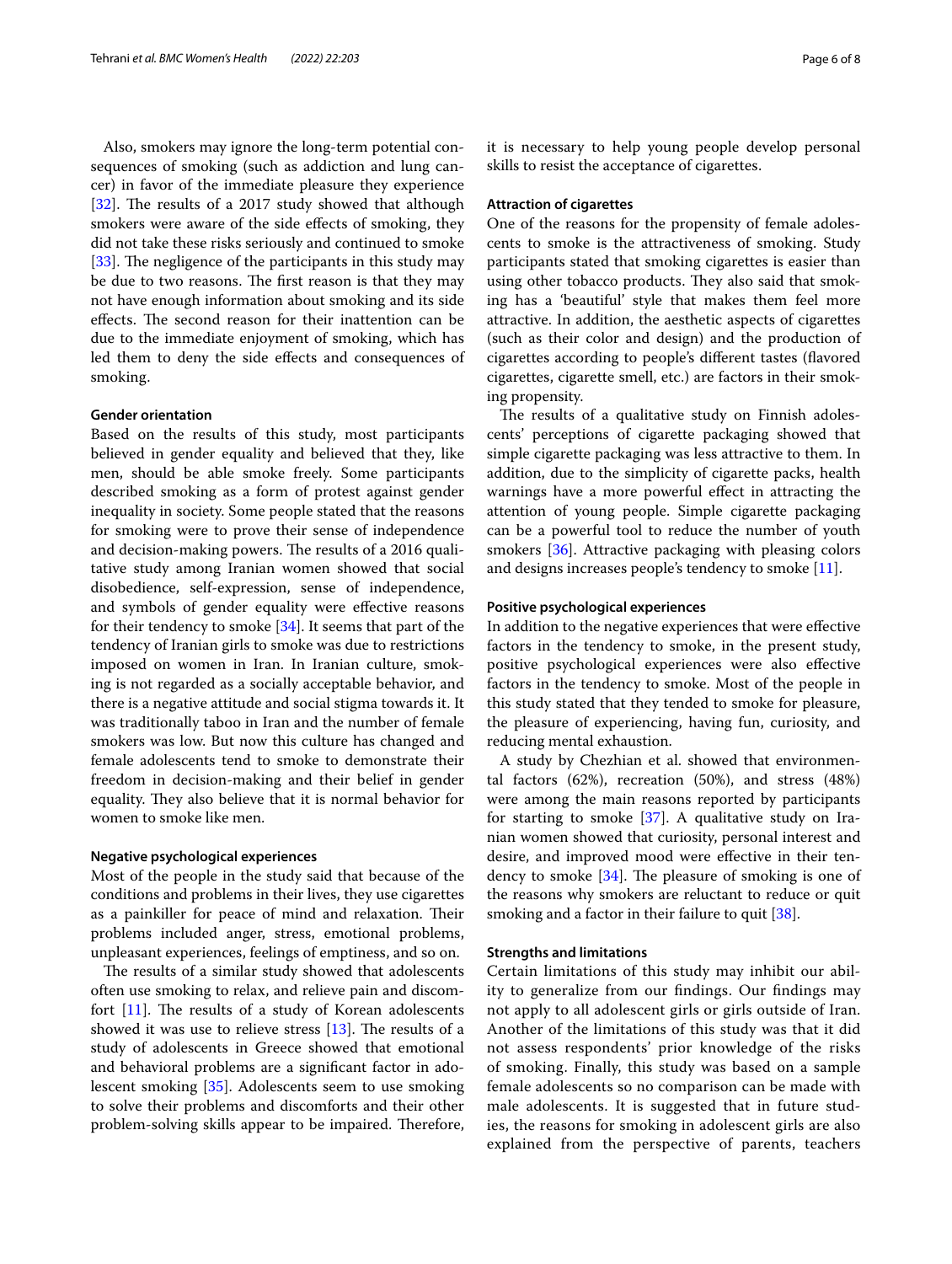and policy makers. One of the strengths of this study was the discovery of the reasons for girls' tendency to smoke and pay attention to the cultural and social context for discovering these reasons. Another strength of this study was to investigate the reasons for the tendency to smoking in Iranian girls.

# **Conclusion**

Our fndings show that there is a critical need for a deeper understanding of the experiences and needs of the girls. Based on the results, factors such as self-management weakness, ignoring the side efects, gender orientation, negative psychological experiences, the attraction of cigarettes, and positive psychological experiences were the most important reasons for the tendency of female adolescents to smoke. Due to the increasing prevalence of smoking among female adolescents, it is necessary to design and implement appropriate prevention programs for this age group. These programs should focus on exploring and addressing the social infuences which encourage smoking. It is also necessary to pay attention to the role of personality factors in educational programs related to smoking prevention, which play an important role in the tendency of people to start to smoke.

#### **Acknowledgements**

This article is a part of a Ph.D. thesis in the feld of Health Education and Health Promotion sponsored by Mashhad University of Medical Science and a research project approved by the Ethics Committee of Mashhad University of Medical Sciences (Cod: 980103). The authors of the study express their sincere gratitude to all authorities of the Student Research Committee of Mashhad University of Medical Sciences.

#### **Author contributions**

Authors AJ, HT, NP, MGh, ECh, and MM designed the study. AJ, HT and NP participated in the conception of the study. AJ and HT managed and conducted the statistical analyses and interpreted the data. AJ, HT, and NP wrote the frst draft and AJ, MGh, HT, ECh, and MM revised it. All authors have approved the final manuscript.

#### **Funding**

No fnancial support was received for this study.

#### **Availability of data and materials**

The data sets used and/or analyzed during the current study was available from the corresponding author on reasonable request.

#### **Declarations**

#### **Ethics approval and consent to participate**

This study is based on a research project approved by Mashhad University of Medical Sciences with code of ethics IR.MUMS.REC.1398.153. Before the study informed consent to participate in the study was obtained from the appropriate parents/legal guardians of all students that took part in the study. All procedures performed in this study were in accordance with the ethical standards of the institutional and/or national research committee and with the 1964 Helsinki declaration and its later amendments or comparable ethical standards.

## **Consent for publication**

Not applicable.

# **Competing interests**

The authors have no competing interests.

#### **Author details**

<sup>1</sup> Social Determinants of Health Research Center, Mashhad University of Medical Sciences, Mashhad, Iran. <sup>2</sup> Department of Health Education and Health Promotion, School of Health, Mashhad University of Medical Sciences, Mashhad, Iran.<sup>3</sup> Department of Health Education and Health Promotion, School of Health, Social Development and Health Promotion Research Center, Gonabad University of Medical Sciences, Gonabad, Iran.

Received: 11 March 2022 Accepted: 25 May 2022 Published online: 01 June 2022

#### **References**

- <span id="page-6-0"></span>1. Wang Y, Qi F, Jia X, Lin P, Liu H, Geng M, Liu Y, Li S, Tan J. Mortality and burden of disease attributable to cigarette smoking in Qingdao, China. Int J Environ Res Public Health. 2016;13(9):898.
- <span id="page-6-1"></span>2. Degenhardt L, Stockings E, Patton G, Hall WD, Lynskey M. The increasing global health priority of substance use in young people. The Lancet Psychiatry. 2016;3(3):251–64.
- <span id="page-6-2"></span>3. Madani A, Aghamolaei T, Madani M, Zarei F. Prevalence of smoking and associated internal and external factors in high school students in Bandar Abbas, Iran. J Prev Med. 2016;2(4):39–49.
- 4. Jafarabadi MA, Allahverdipour H, Bashirian S, Jannati A. Modeling the underlying predicting factors of tobacco smoking among adolescents. Iran J Public Health. 2012;41(5):46.
- <span id="page-6-3"></span>5. Yoosef Lebni J, Ziapour A, Qorbani M, Khosravi B, Mirzaei A, Safari O, Mansourian M, Özdenk GD. Explaining the causes of crystal addiction in Tehran: a qualitative approach. J Public Health. 2021;29(1):95–101.
- <span id="page-6-4"></span>6. Jafari A, Rajabi A, Gholian-Aval M, Peyman N, Mahdizadeh M, Tehrani H. National, regional, and global prevalence of cigarette smoking among women/females in the general population: a systematic review and meta-analysis. Environ Health Prev Med. 2021;26(1):5.
- <span id="page-6-5"></span>7. Haghdoost AA, Moosazadeh M. The prevalence of cigarette smoking among students of Iran's universities: a systematic review and metaanalysis. J Res Med Sci. 2013;18(8):717–25.
- <span id="page-6-6"></span>Goel S, Tripathy JP, Singh RJ, Lal P. Smoking trends among women in India: analysis of nationally representative surveys (1993–2009). South Asian J Cancer. 2014;3(4):200–2.
- <span id="page-6-7"></span>9. Ansari K, Farooqi FA. Comparison and prevalence of smoking among Saudi females from diferent Departments of the College of Applied medical sciences in Dammam. Int J Health Sci. 2017;11(5):56–62.
- <span id="page-6-8"></span>10. Hasani L, Aghamolaei T, Ezati RR, Ahmadzadeh K, Ghanbar NA. Attitude and perceived behavioral control toward reducing water pipe use in women. Iran J Health Educ Health Promotion. 2020;28(4):299–308.
- <span id="page-6-9"></span>11. Karimi M, Kaveh MH, Morowatisharifabad MA. The viewpoints of urban high school male students, parents and teachers about cigarette smoking by adolescents: a social marketing-based qualitative study, Shiraz, Iran. Shiraz E-Med J. 2020;21(10):e98541.
- <span id="page-6-10"></span>12. Rezaei F, Majdzadeh R, Nedjat S, Golestan B. Motives for cigarette smoking in 13- to 15-year-old boys: a qualitative study. Sjsph. 2008;5(4):25–33.
- <span id="page-6-11"></span>13. Ra JS, Cho YH. Psychosocial factors associated with smoking intention in Korean male middle school students. J Sch Nurs. 2017;33(5):355–63.
- <span id="page-6-12"></span>14. Rahimzadeh M, Rastegar H, Fazel Kalkhoran J. Prevalence and causes of tendency to cigarette and water pipe smoking among male and female physical education students in University of Kurdistan. J Health. 2016;7(5):680–6.
- 15. Khoramdad M, Gholami F, Alimohamadi Y, Alavi Z, Shafei J, Firouzi A. Prevalence of lifetime smoking and its determinant factors in high school adolescents in Shiraz. J Commun Health Res. 2016;5(2):90–7.
- <span id="page-6-13"></span>16. Pirdehghan A, Vakili M, Arab M, Aghakoochak A. Smoking frequency and modeling the underlying predicting factors of tobacco smoking among high school students in Yazd city, 2012. J Shahrekord Uuniv Med Sci. 2014;16:110458.
- <span id="page-6-14"></span>17. Talip T, Kifli N, Murang Z, Naing L. Smoking initiation and continuation a qualitative study among Bruneian male adolescents. Asian Pac J Cancer Prev. 2016;17:3533–40.